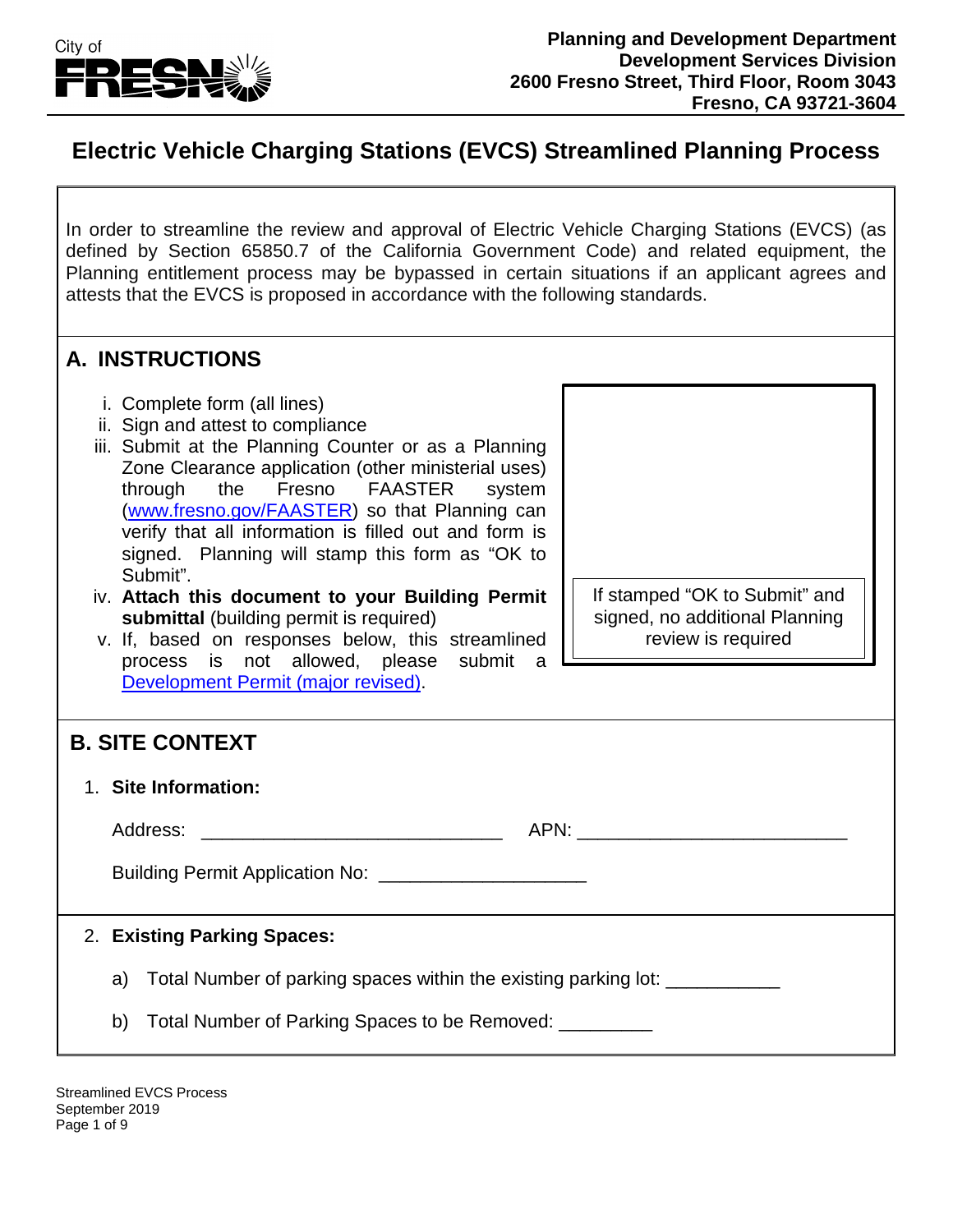

|                                                                                                                                                                                       | C) | Is the number of spaces to be removed less than 10% of the total number of existing<br>spaces?<br>yes                                                                                                                                                                                                                                                                                                                                                                                               |  |
|---------------------------------------------------------------------------------------------------------------------------------------------------------------------------------------|----|-----------------------------------------------------------------------------------------------------------------------------------------------------------------------------------------------------------------------------------------------------------------------------------------------------------------------------------------------------------------------------------------------------------------------------------------------------------------------------------------------------|--|
|                                                                                                                                                                                       |    | no                                                                                                                                                                                                                                                                                                                                                                                                                                                                                                  |  |
|                                                                                                                                                                                       |    | If the answer is no, this streamlined process is not allowed.                                                                                                                                                                                                                                                                                                                                                                                                                                       |  |
|                                                                                                                                                                                       |    | 3. EV Parking Spaces Proposed:                                                                                                                                                                                                                                                                                                                                                                                                                                                                      |  |
|                                                                                                                                                                                       |    | Total Number of Electric Vehicle Spaces Proposed: ____                                                                                                                                                                                                                                                                                                                                                                                                                                              |  |
|                                                                                                                                                                                       |    | Of these spaces:                                                                                                                                                                                                                                                                                                                                                                                                                                                                                    |  |
|                                                                                                                                                                                       | a) | Total Number of Standard Parking spaces proposed: ____                                                                                                                                                                                                                                                                                                                                                                                                                                              |  |
|                                                                                                                                                                                       | b) | Total Number of Accessible spaces proposed: ____________                                                                                                                                                                                                                                                                                                                                                                                                                                            |  |
| <b>C. COMPLIANCE</b>                                                                                                                                                                  |    |                                                                                                                                                                                                                                                                                                                                                                                                                                                                                                     |  |
| <b>Instructions:</b> In order to utilize this streamlined process, the following items are required.<br>Please initial in the lines, attesting to compliance with these requirements. |    |                                                                                                                                                                                                                                                                                                                                                                                                                                                                                                     |  |
| 1. Parking Lot Requirements:                                                                                                                                                          |    |                                                                                                                                                                                                                                                                                                                                                                                                                                                                                                     |  |
|                                                                                                                                                                                       |    | Applicant has verified that there is an existing, previously approved stamped and<br>signed site plan approved by the Planning Division through an entitlement process<br>(Application Number: ____________), depicting the approved parking lot layout.                                                                                                                                                                                                                                            |  |
|                                                                                                                                                                                       |    | Applicant has verified that the existing parking lot layout is constructed and striped in<br>accordance with the approved site plan noted above. If the parking lot is currently<br>not built in accordance with this site plan, this streamlined process is not allowed.                                                                                                                                                                                                                           |  |
|                                                                                                                                                                                       |    | Applicant has verified that a site visit has been conducted and that all existing raised<br>pads, curbs, ramps, planters, trees, landscaping, utility vaults, transformers, backflow<br>prevention devices, gas meters, free standing mailboxes, lights/light poles, hydrants,<br>fences or other structures in the vicinity of the proposed equipment is accurately<br>depicted on the plan and will not interfere with the placement of the proposed<br>equipment or any required path of travel. |  |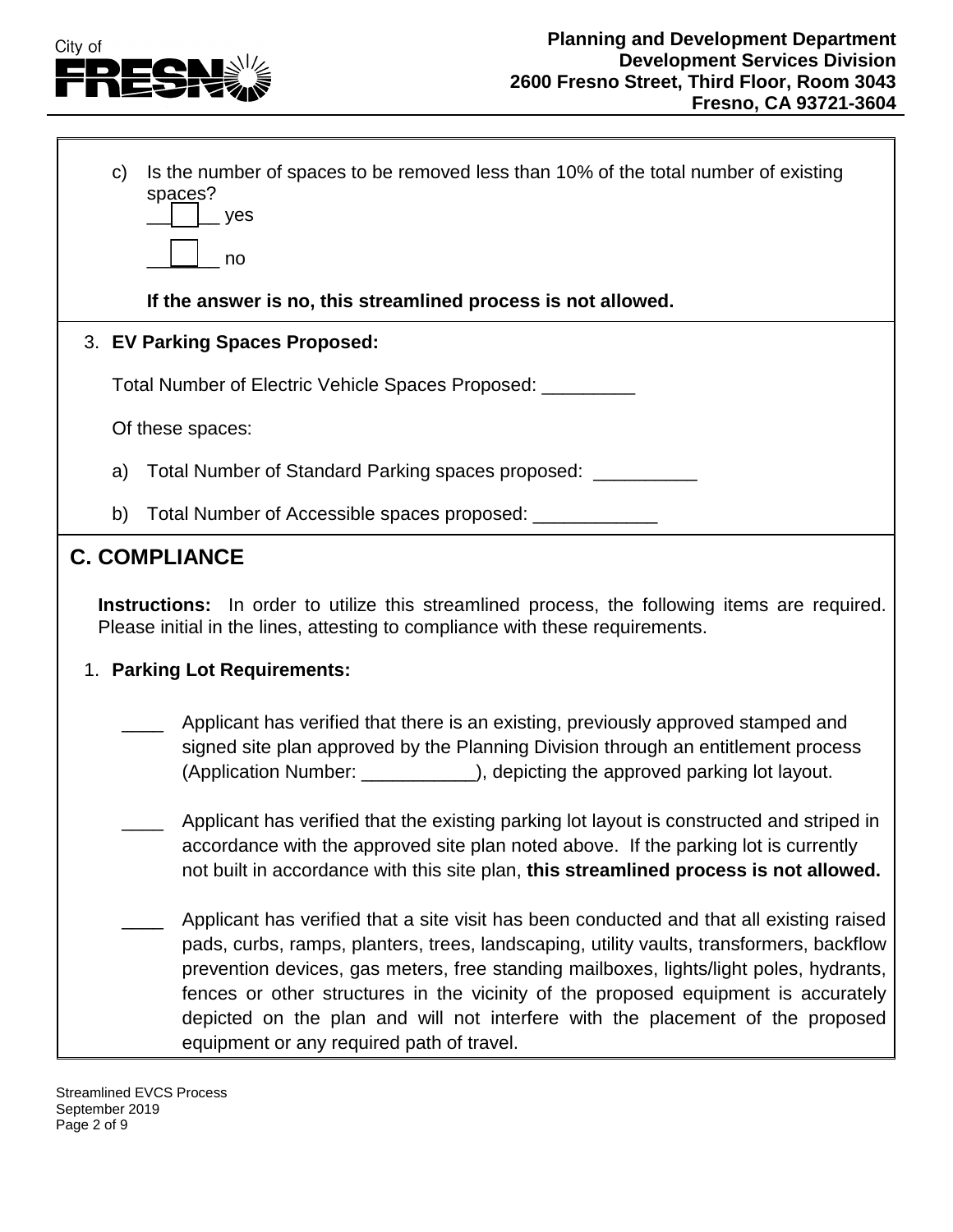

| 2. EV Space Requirements:                                                                                                                                                                        |  |  |  |  |
|--------------------------------------------------------------------------------------------------------------------------------------------------------------------------------------------------|--|--|--|--|
| In order to utilize this streamlined process, the following items are required. Please initial in the<br>lines, attesting to compliance with these requirements.                                 |  |  |  |  |
| Minimum 27-foot clear width for vehicular back-up between ends of parking spaces<br>(27-foot vehicular aisle width must be maintained)                                                           |  |  |  |  |
| If sidewalk is present in front of space where EVCS is being placed; must ensure<br>there is 4-foot of clear width in addition to space allocated for EV equipment for<br>pedestrians either by: |  |  |  |  |
| Utilizing wheel-stop for 3-foot offset from sidewalk; or<br>$\circ$                                                                                                                              |  |  |  |  |
| Having a minimum 7-foot wide sidewalk in front of spaces, clear of any structures<br>O                                                                                                           |  |  |  |  |
| Must allow for 3-feet of vehicle overhang either by:                                                                                                                                             |  |  |  |  |
| Offsetting EVCS 3-feet from edge of curb or front of space; or<br>$\circ$                                                                                                                        |  |  |  |  |
| Utilizing wheel-stop for 3-foot of offset from EVCS<br>$\circ$                                                                                                                                   |  |  |  |  |
| Changes to grade are not proposed                                                                                                                                                                |  |  |  |  |
| 3. EVCS Placement:                                                                                                                                                                               |  |  |  |  |
| In order to utilize this streamlined process, the following items are required. Please initial in the<br>lines, attesting to compliance with these requirements.                                 |  |  |  |  |
| The proposed EVCS and related equipment will not be placed in any easements                                                                                                                      |  |  |  |  |
| The proposed EVCS and related equipment will not be placed in any gutter in a<br>manner that would block site drainage                                                                           |  |  |  |  |
| The proposed EVCS and related equipment will not be placed between an accessible<br>path-of-travel and the parking space                                                                         |  |  |  |  |

Streamlined EVCS Process September 2019 Page 3 of 9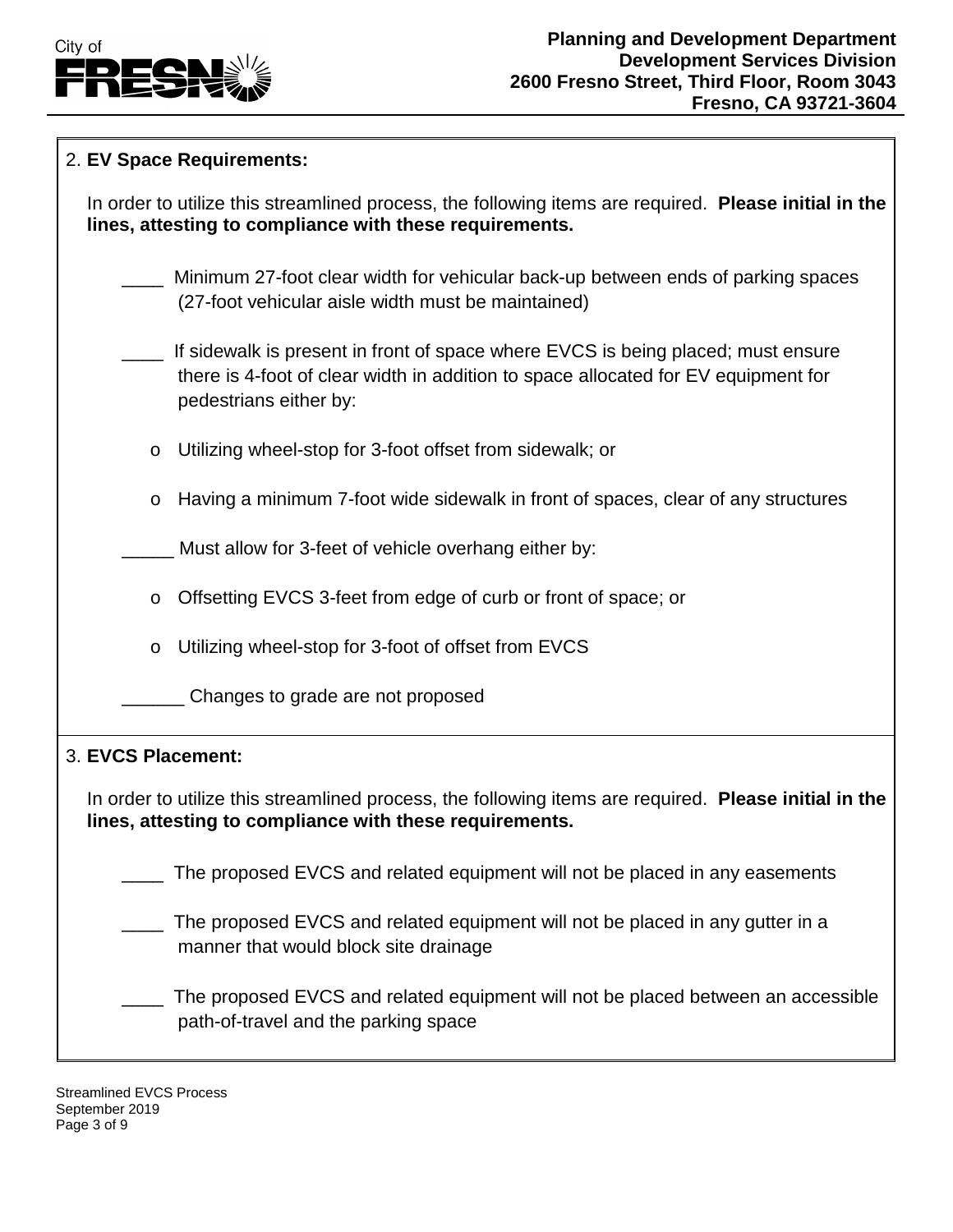

\_\_\_\_ The proposed EVCS and related equipment will be placed so as to provide a clear, level, floor space adjacent to the equipment that is 32-inches by 48-inches with a 2% max cross slope.

#### 4. **Overall Site Plan (does not need to be to scale but shall be legible):**

Plans shall include (at a minimum) items below. In order to utilize this streamlined process, the following items are required on the overall site plan. **Please initial in the lines, attesting to compliance with these requirements.**

\_\_\_\_ Outline of the entire parcel with an area indicating the scope of work

\_\_\_\_ Property line dimensions & easements

\_\_\_\_ Vicinity map with north arrow

\_\_\_\_ Project address and APN

#### 5. **Detailed Site Plan:**

Plans shall include (at a minimum) items below. In order to utilize this streamlined process, the following items are required on the detailed site plan. **Please initial in the lines, attesting to compliance with these requirements.**

Provide 1"= 30' scale on site plan

North Arrow correctly shown

**Easements, both existing and proposed** 

\_\_\_\_ Fully dimensioned parking spaces that depict the equipment is not within the 9-foot by 18-foot space

Streamlined EVCS Process September 2019 Page 4 of 9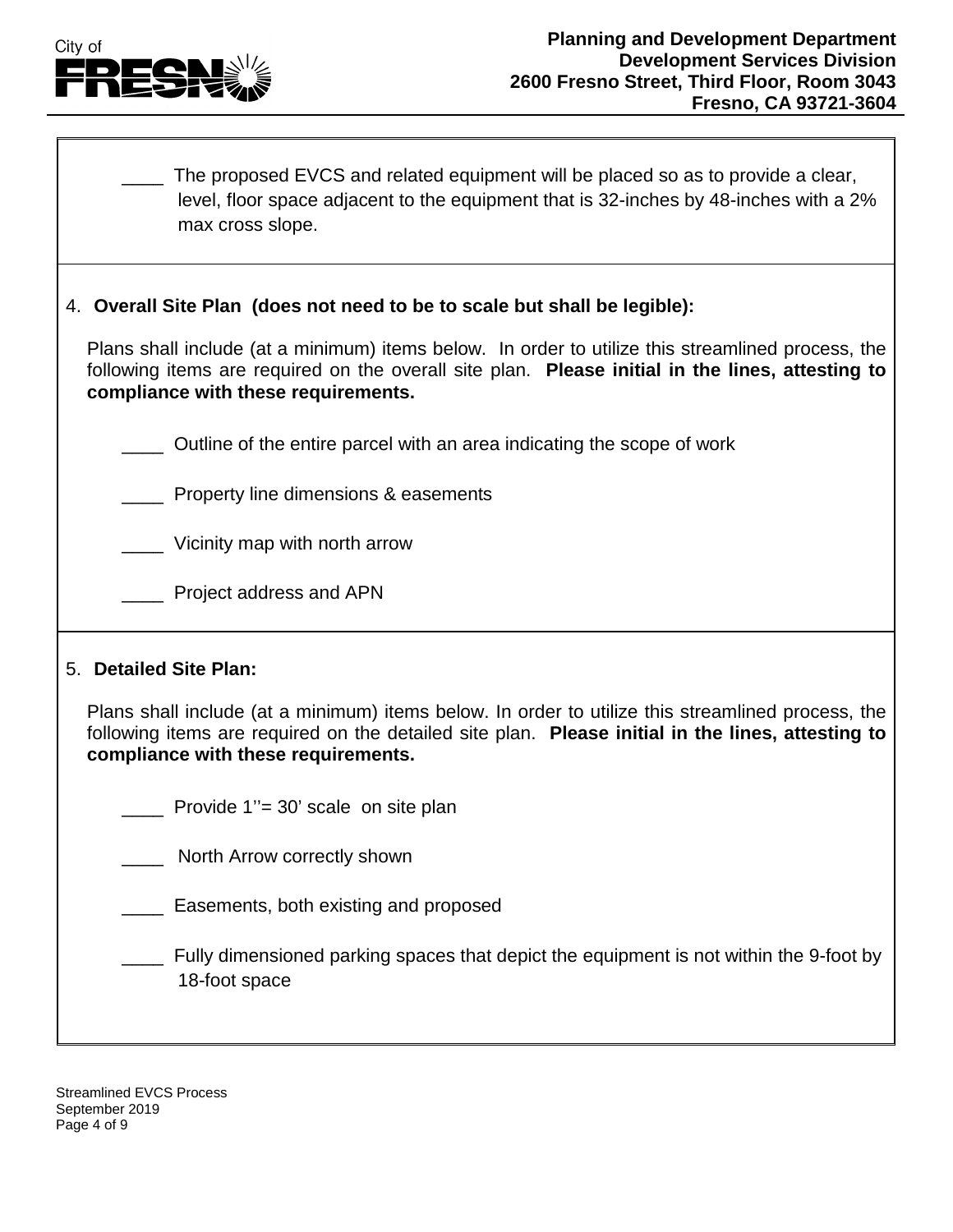# City of FRESN

| The aisle width behind the space and the opposite space size if there is parking<br>behind the proposed EV space                                                                                                                                                |
|-----------------------------------------------------------------------------------------------------------------------------------------------------------------------------------------------------------------------------------------------------------------|
| Accessible EV charging spaces shall comply with Sections 11B-228.3 and 11B-812<br>of the California Building Code                                                                                                                                               |
| Add this note: Any survey monuments within the area of construction shall be<br>preserved or reset by a person licensed to practice land surveying in the state of<br>California                                                                                |
| Add this note: Repair all damaged and/or off-grade concrete street improvements as<br>determined by the construction management engineer prior to occupancy.                                                                                                    |
| Add this note: Two working days before commencing excavation operations within<br>the street right-of-way and/or utility easements, all existing underground facilities<br>shall have been located by Underground Services Alert (USA). Call 1-800-642-<br>2444 |
| Add this note: All proposed transformers shall be located within an existing service<br>room, or placed underground                                                                                                                                             |
|                                                                                                                                                                                                                                                                 |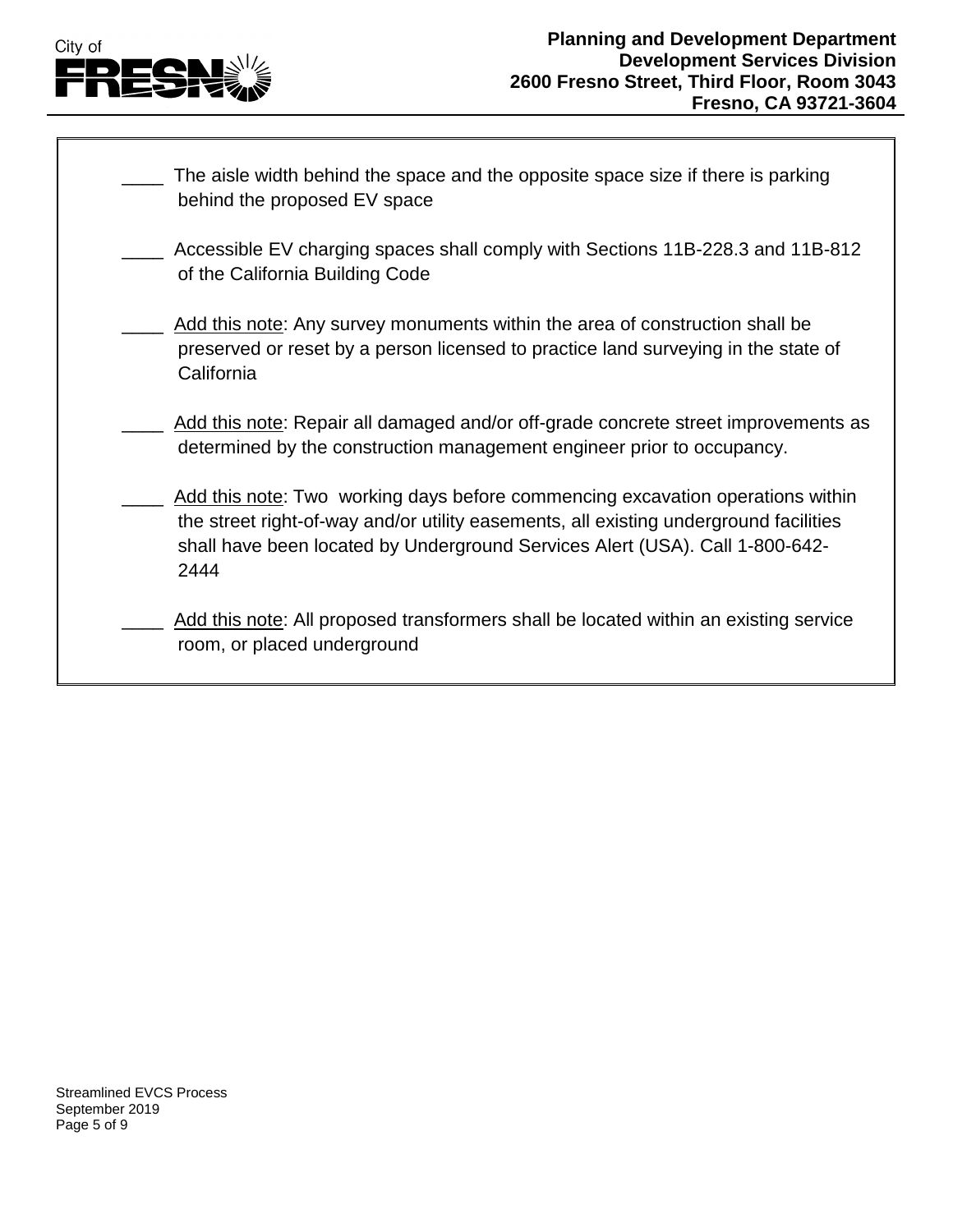

#### 6. **Space Types:**

All spaces must be constructed to one of the standards below. If the space cannot meet one of the standards below, this streamlined process is not permitted. **Please write number of spaces of each type and initial next to the space types to be provided, verifying compliance with these standards.**



Streamlined EVCS Process September 2019 Page 6 of 9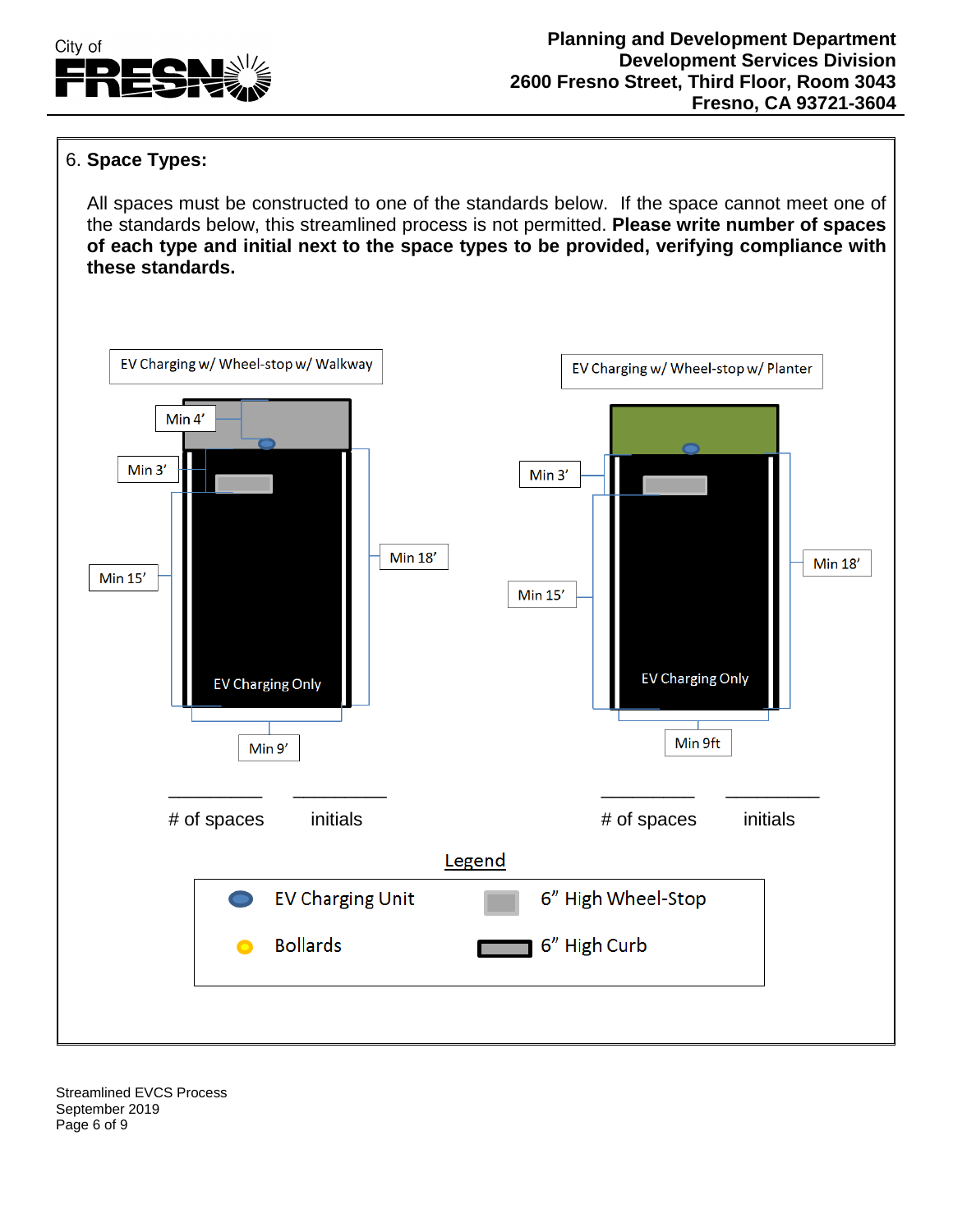



Streamlined EVCS Process September 2019 Page 7 of 9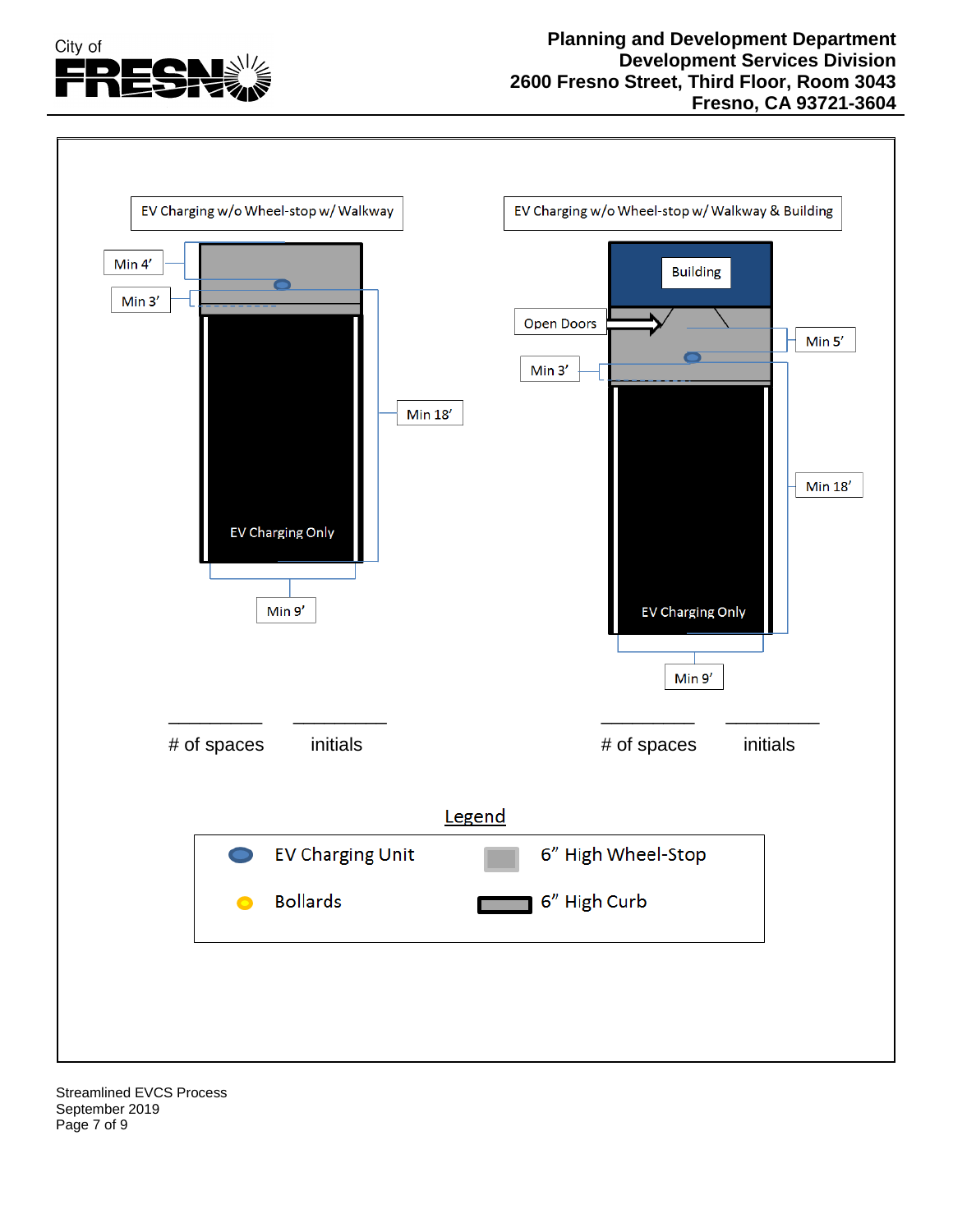



Streamlined EVCS Process September 2019 Page 8 of 9